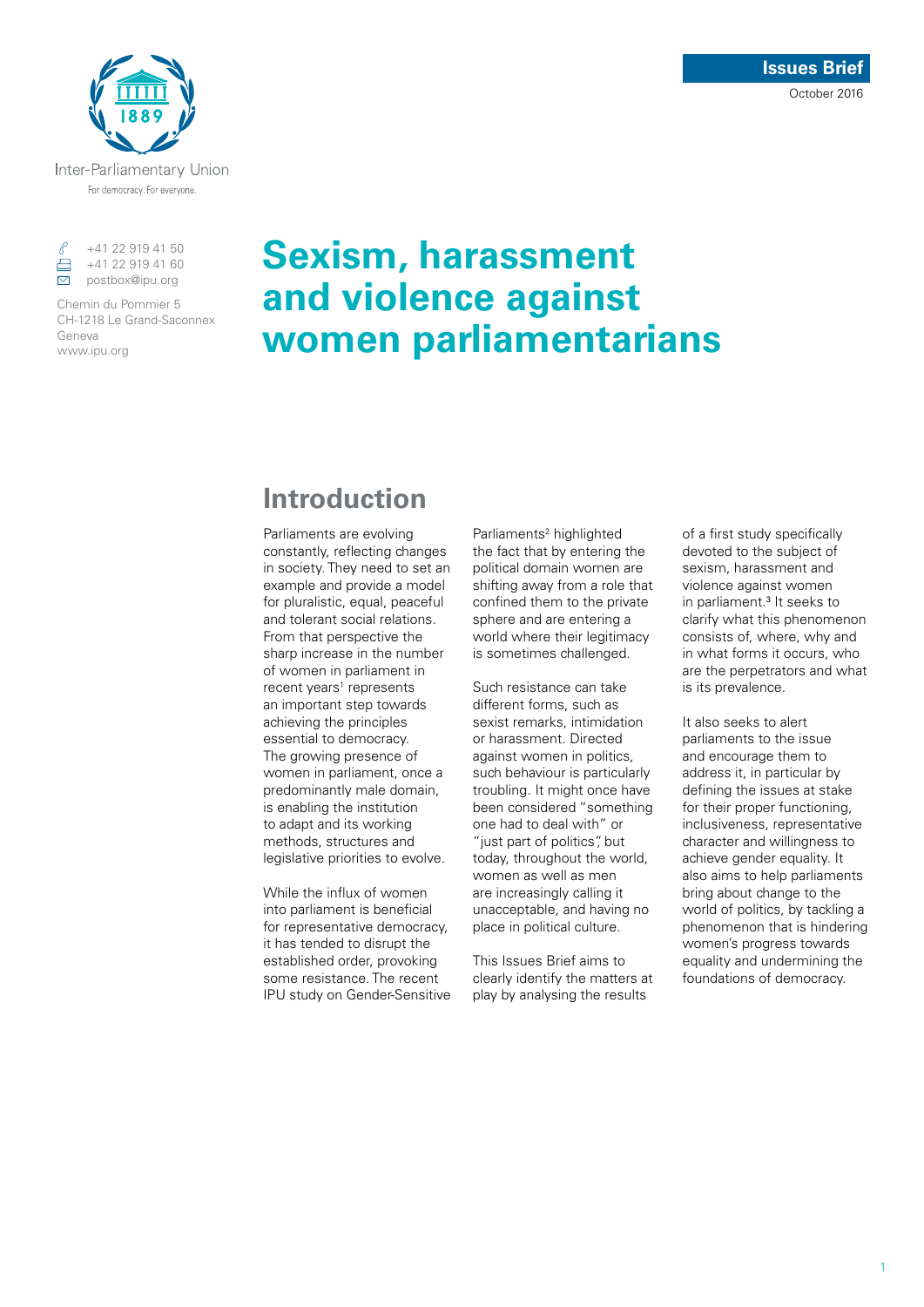#### **Methodology**

This Issues Brief presents the results of an IPU study on the experiences of women members of national parliaments – and on the experiences of their parliaments, as institutions.

The study is based on quantitative and qualitative data provided voluntarily by 55 women parliamentarians from 39 countries spread over five regions of the world: 18 in Africa, 15 in Europe, 10 in Asia-Pacific, 8 in the Americas and 4 in Arab countries.<sup>4</sup> They represent all age groups (Table 1). Most belong to a political party (of which 58 per cent are from ruling parties and 42 per cent from opposition parties). Each of these women is unique, as are their personal, professional and political experiences.

They were interviewed about (1) their personal story; (2) their perceptions and experiences of harassment, intimidation or violence to which they may have been exposed; (3) the reasons for such acts or behaviour and the consequences that may have resulted from; and (4) solutions to prevent and address such acts. Given the sensitive nature of the issue studied, all of their responses have been treated in strict confidentiality.

The study is also based on data pertaining to policies, structures and mechanisms in place to combat unacceptable behaviour, sexual harassment and sexist violence within Parliament. These data came from 42 parliaments (53 chambers): 19 in Europe, 9 in Africa, 9 in Asia-Pacific, 4 in the Americas and 1 in Arab countries.<sup>5</sup> This information provides a partial overview of what parliaments are currently doing to prevent and combat this phenomenon. Lastly, the study was informed by an analysis of the available documentation and press articles on this subject.

The study focuses on women elected to parliament without, at this stage, comparing their experience with that of their male counterparts or their parliamentary staffer. Nor does the study attempt to compare violence against women in politics with that against women in general, or to compare the experience of women parliamentarians with that of women in other professions or fields that until recently have been exclusively or predominantly held by men.

### **What is the issue? Concepts and definitions**

The United Nations Declaration on the Elimination of Violence against Women defines such violence as "any act of genderbased violence that results in, or is likely to result in, physical, sexual or psychological harm or suffering to women, including threats of such acts, coercion or arbitrary deprivation of liberty, whether occurring in public or in private life."<sup>6</sup> Such violence affects one of every three women in the world.<sup>7</sup> It may be physical, sexual, psychological or economic in nature, and no society, culture or socioeconomic class is immune to it.

According to the conceptual work done by the international campaign #NotTheCost, Stopping Violence against Women in Politics, three characteristics distinguish violence against women in politics:

- It targets women because of their gender.
- In its very form it can be gendered, as exemplified by sexist threats and sexual violence.
- $\bullet$  Its impact is to discourage women in particular from being or becoming active in politics.<sup>8</sup>

Such violence clearly constitutes a violation of human rights and fundamental freedoms, including the obligation to ensure that women can participate in political processes fully, freely and in all security, as enshrined in several international instruments,

such as the International Covenant on Civil and Political Rights, the Convention on the Elimination of All Forms of Discrimination against Women (CEDAW), the Beijing Platform for Action and the Sustainable Development Goals (SDGs).

In addition, while behaviour and acts affecting women in politics take the form of ordinary sexism, in many cases they are often part of a broader stereotype that women "are not made for" or "should not meddle in" politics. Women engaged in or wishing to enter politics are consequently discouraged; and their access to leadership positions and their ability to fulfill their mandate as elected officials are considerably hindered.

#### **Table I Age of the respondents**

| Age group | Response |       |  |       |  |       |
|-----------|----------|-------|--|-------|--|-------|
| $18 - 30$ | 1.8%     |       |  |       |  |       |
| $31 - 40$ |          |       |  | 16.4% |  |       |
| $41 - 45$ |          | 10.9% |  |       |  |       |
| $45 - 50$ |          |       |  | 18.2% |  |       |
| $51 - 60$ |          |       |  |       |  | 34.5% |
| $61 - 70$ |          |       |  | 14.5% |  |       |
| $71 - 80$ | 3.6%     |       |  |       |  |       |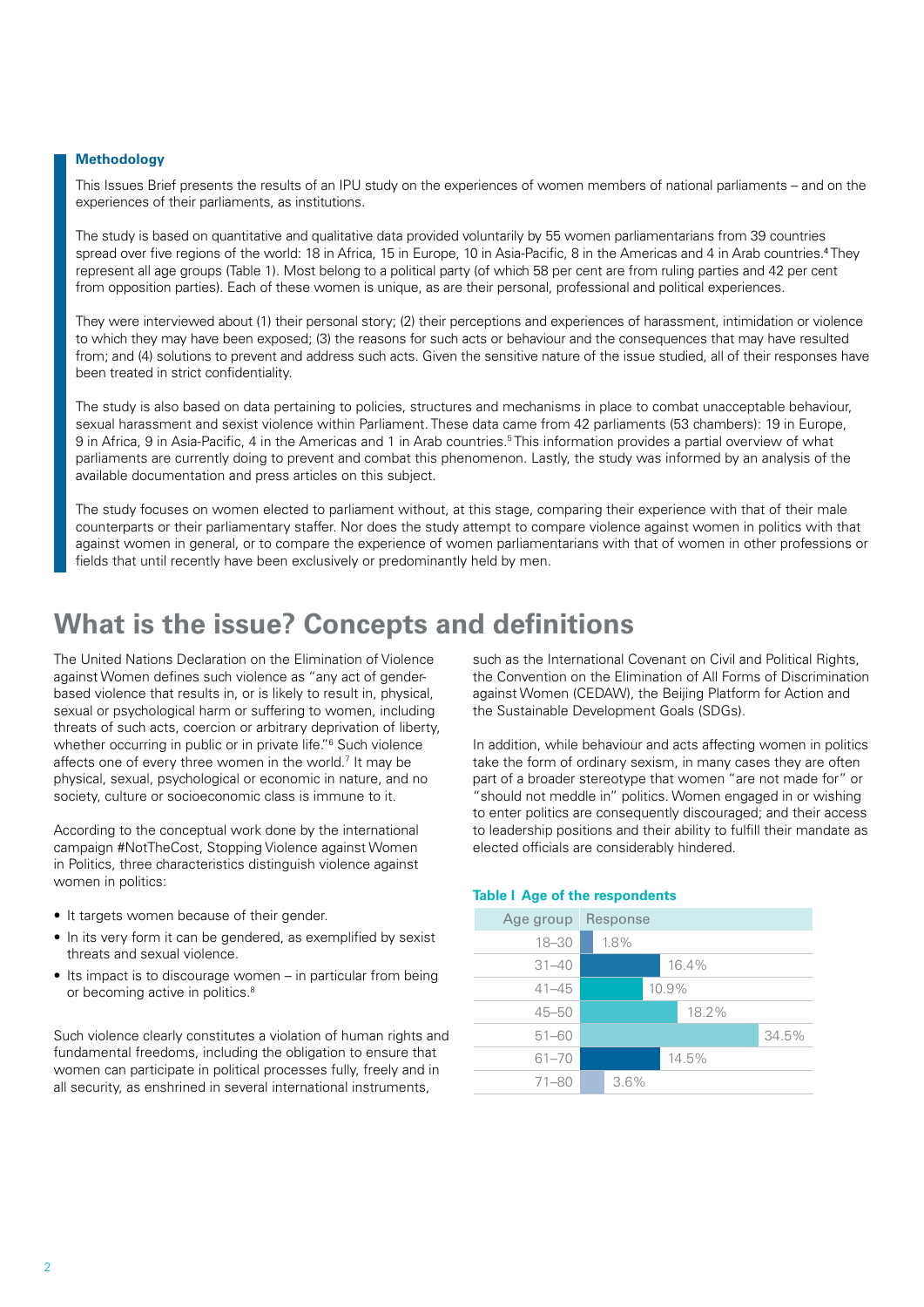# **Overview of the phenomenon**

The study's findings confirm that sexism, harassment and violence against women parliamentarians are very real and widespread. They suggest that the phenomenon knows no boundaries and exists to different degrees in every country, affecting a significant number of women parliamentarians. As shown in Table II, the study's findings reveal troubling levels of prevalence – particularly for psychological violence, the most widely spread form, affecting **81.8 per cent** of the respondents from all countries and regions. Among the kinds of psychological violence, **44.4 per cent** of those surveyed said they had received threats of death, rape, beatings or abduction during their parliamentary term (Table III).

While the prevalence of other forms of violence – sexual, physical, economic – is lower, it remains troubling (Table II). Such violence affects women parliamentarians in all countries but is most acute in those moving towards, and advocating for, women's rights, in countries marked by a general context of insecurity and/or hostility towards such rights.

#### **Table II Prevalence of various forms of violence against women parliamentarians**

| Psychological violence                                                                                                         | Yes   |
|--------------------------------------------------------------------------------------------------------------------------------|-------|
| Have you been subjected personally to one or<br>more acts of psychological violence?                                           | 81.8% |
| Have you witnessed acts of psychological violence<br>committed against one or more of your female<br>colleagues in parliament? | 78.1% |
| Sexual violence                                                                                                                | Yes   |
| Have you been subjected to one or more acts of<br>sexual violence?                                                             | 21.8% |
| Have you witnessed acts of sexual violence<br>committed against one or more of your female<br>colleagues in parliament?        | 32.7% |
| Physical violence                                                                                                              | Yes   |
| Have you been subjected to one or more acts of<br>physical violence?                                                           | 25.5% |
| Have you witnessed acts of physical violence<br>committed against one or more of your female<br>colleagues in parliament?      | 20.0% |
| Economic violence                                                                                                              | Yes   |
| Have you been subjected to one or more acts of<br>any type of economic violence?                                               | 32.7% |
| Have you witnessed acts of economic violence<br>committed against one or more of your female<br>colleagues in parliament?      | 30.9% |
|                                                                                                                                |       |

#### **Psychological violence**

Psychological violence encompasses of any hostile behaviour or act likely to cause psychological harm, suffering and/or fear. To limit psychological violence against women in the political realm, which is tough and even rough by nature, respondents were surveyed only about remarks, gestures and images of a sexist or humiliating sexual nature made against them and about threats and/or mobbing to which they might have been subjected.

#### **Table III Prevalence of various manifestations of psychological violence**

| Humiliating sexual or sexist remarks                                                                                                                                      | 65.5% |
|---------------------------------------------------------------------------------------------------------------------------------------------------------------------------|-------|
| Images of yourself or highly disrespectful<br>comments with sexual connotations about you in<br>the traditional media                                                     | 27.3% |
| Estremely humiliating or sexually charged images<br>of yourself spread through social media                                                                               | 41.8% |
| Threats of death, rape, beatings or abduction                                                                                                                             | 44.4% |
| Harassment (exposure to insistent and uninvited<br>behaviour, including unwanted attention or<br>unwelcome verbal contact or interaction that may<br>have frightened you) | 32.7% |

**Among the respondents, 65.5 per cent** said they had been subjected several times, or often, to **humiliating sexist remarks** during their parliamentary term. In the vast majority of cases, such remarks were made in parliament by male colleagues – from opposing parties as well as their own. Respondents said they had also been subjected to remarks of this kind on social media and, to a lesser extent, by telephone or e-mail, or during political meetings.

Respondents said they must constantly deal with stereotypical perceptions about their appearance, how they express themselves and behave and the role they should play. More generally, their excessively or insufficiently feminine demeanour is a subject of regular and widespread comment, attacks and derision. The same is true of their conjugal status, emotional, sexual and family life, imagined or real.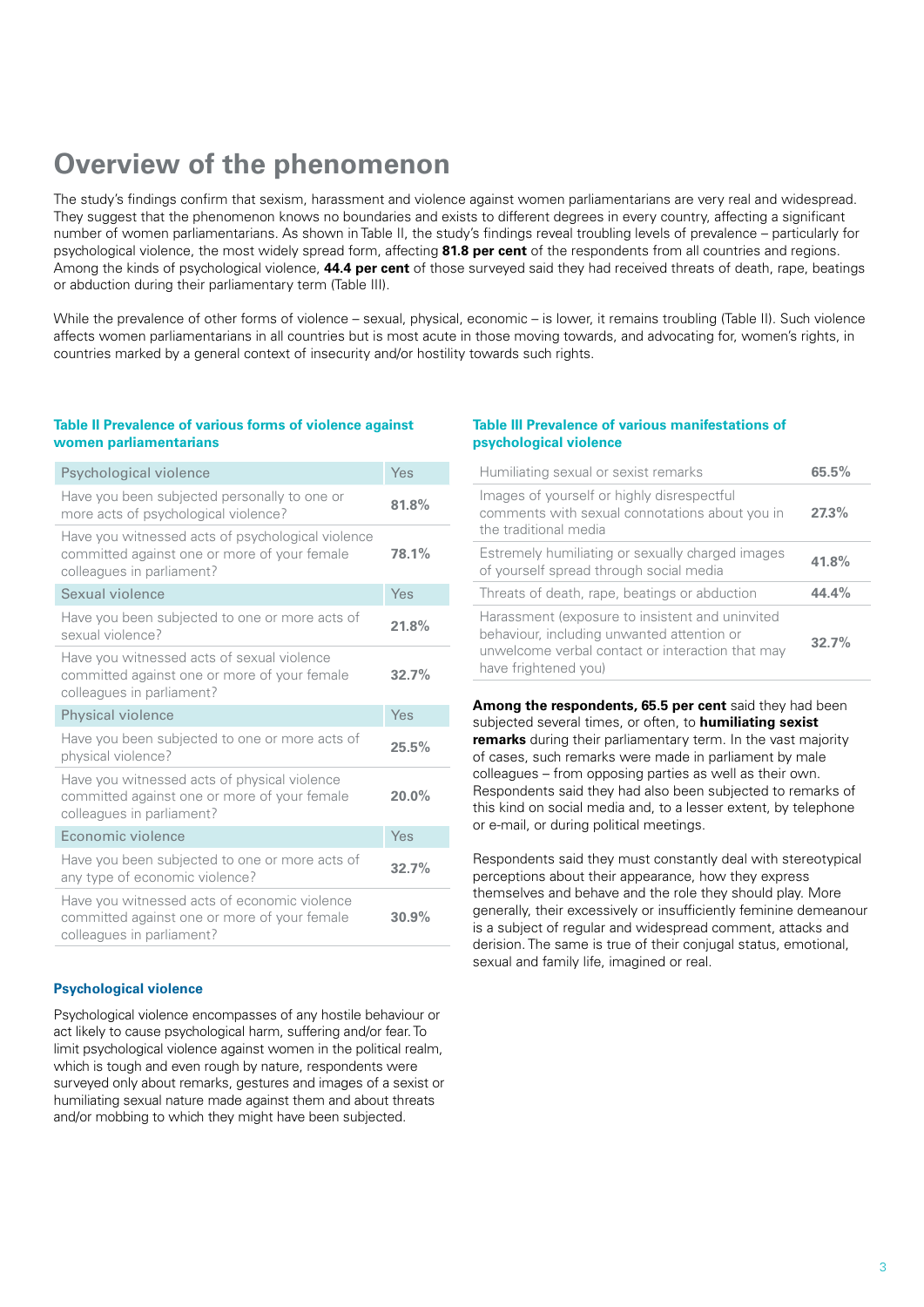Coarse and misogynistic remarks about women's bodies and their appearance undermine their sense of legitimacy and competence.

> A North American woman parliamentarian observed that "they talk about your body as if to put you in your place, to prove that they don't take you seriously."

> A sub-Saharan African woman parliamentarian said that: "male parliamentarians think it's okay to make sexually charged remarks. They don't consider female colleagues to be their equals, but only there to please them."

Typical of other comments encountered are these: "a chest like that must produce a lot of milk" (sub-Saharan Africa) and "you would be even better in a porn movie" (Europe).

Disparaging comments about their marital status or private life, or insinuations about their sexual morality, are also common currency.

> According to a European parliamentarian, to be a woman politician and single is to provoke disparaging comments: "I receive e-mails, sometimes accompanied by pornographic images, and the message 'get out of politics; get married instead.'

According to an Asian parliamentarian, the fact of being married to a foreigner is used to disparage a woman's legitimacy and credibility: "I'm treated like a traitor to the nation, a spy; I am accused of polluting the blood of my country's citizens."

Other remarks relate to the social role expected of women, particularly as mothers and wives.

> "I'm accused of being aggressive and a bad mother" and "I'm asked if I am a lesbian", confided sub-Saharan African parliamentarians.

An Asian parliamentarian had been told "you are not the woman in your household, you are not a woman. Your husband is Mrs X."

#### **Latent sexism?**

For long time an exclusively male seat of power, parliament is still a place where the same kinds of sexist attitudes towards women that are found throughout society sometimes occur. Respondents described daily condescension and sexism expressed through inappropriate gestures or sounds.

A European woman parliamentarian said that "if a woman speaks loudly in parliament she is 'shushed' with a finger to the lips, as one does with children. That never happens when a man speaks loudly."

Others describe gestures and sounds with sexual connotations, such as whistles, "air kisses", handshakes involving the suggestive use of a finger.

An Asian parliamentarian spoke of more insidious moves of a denigrating and dominating nature: "During my first term in parliament, parliamentary authorities always referred to statements by men and gave priority to men when giving the floor to speakers".

A European parliamentarian said that "no one has really tried to prevent me from speaking, but I am constantly asked – even by male colleagues in my own party – if what I want to say is very important, if I could refrain from taking the floor or if I could word things differently."

It sometimes happens that the **media** perpetuate rumours, sexist behaviour or misogynistic remarks that have the effect of denying women any political competence whatsoever. It is not unusual to see stereotypical images of women politicians that hypersexualize and dehumanize them, or that exaggerate the emotional nature of their remarks or reactions. In fact, **27.3 per cent** of the respondents believed that the traditional media had **disseminated images of or comments about them that were highly contemptuous or sexually charged.** 

That proportion rose to **41.8 per cent** in the case of **images or comments disseminated through the social media** (Twitter, WhatsApp, Facebook, etc.). In the case of the social media, such acts are usually anonymous although the perpetrators sometimes indicate their political tendencies. It is easy, if one maintains distance and anonymity, to widely disseminate photographs doctored to carry sexual, defamatory or humiliating connotations.

Respondents from sub-Saharan Africa, Asia, Europe and the Middle East mentioned photomontages showing them nude, photos of them accompanied by disparaging comments, obscene drawings of their person or information published on social media suggesting that they had marital problems and failed private lives.

Other emblematic examples of psychological violence towards women parliamentarians are **threats**, usually delivered by e-mail or social media. It is often difficult to prevent or stop the dissemination of such messages and even more complicated to identify and prosecute their authors. Some **44.4 per cent** of those surveyed said they had received **threats of death, rape, beatings or abduction**. There are also threats to kidnap or kill the children of women parliamentarians.

> "Someone sent me information about my son – his age, the school he attends, his class, etc. – threatening to kidnap him", one Asian parliamentarian recounted.

> According to another Asian parliamentarian, "members of the conservative parties and the extremists in society accuse me of not being a true Muslim, of making false statements, particularly when I speak about women's rights or greater women's involvement in politics. They disseminate messages through social media such as 'go ahead, kill her'"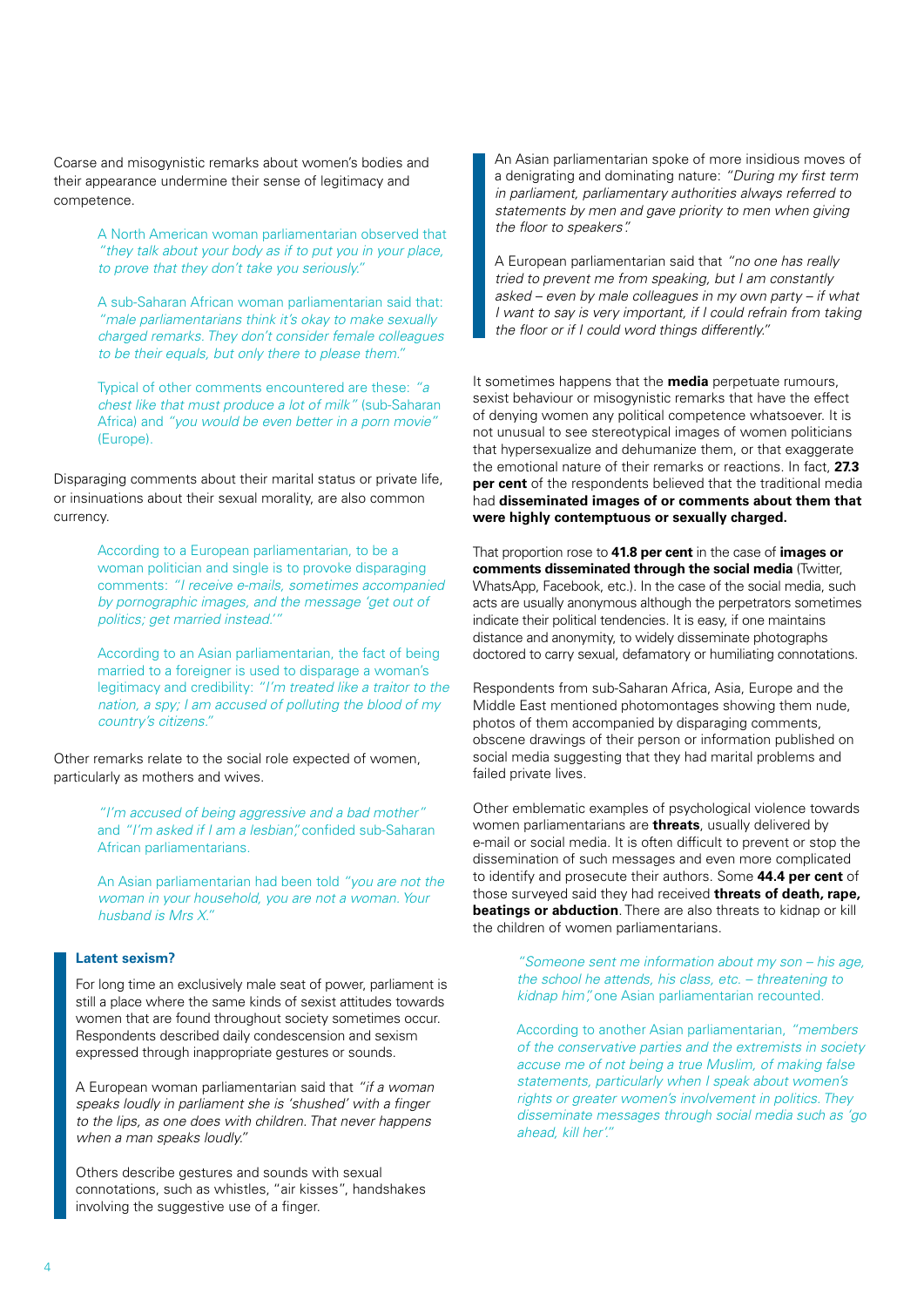Threats circulated through social media can have a domino effect and an exponential impact. The experience one European parliamentarian had to live through is one such example: "once, over a period of four days, I received more than 500 threats of rape on Twitter."

Threats and acts of intimidation can extend over time and take the form of **mental harassment.** In fact, **32.7 per cent** of the respondents said they had been exposed to **insistent and aggressive behaviour of a non-sexual nature.** 

According to a national study conducted in the United Kingdom, up to 58 per cent of parliamentarians have been stalked or harassed by members strangers. It is usually motivated by personal grievances or mental illness.<sup>9</sup> It appears that such violence is largely shared by male and female parliamentarians. However, according to the women participating in the current study, the perpetrators of these acts include both unknown men and male parliamentary colleagues, affiliated with opposition and the women's own political parties. The respondents generally attribute such acts not to disaffected voters or the mentally ill but to people attempting to dissuade them from political involvement. According to **52 per cent** of those who had been victims of sexist behaviour and/or violence, **the perpetrators had acted in full knowledge of the consequences.**

#### **Sexual violence**

Harassment and aggression of a sexual nature are far from being limited to the political arena. According to an international study, more than 7 per cent of women in the world have reported being victims of sexual violence committed by someone other than their spouse or partner.<sup>10</sup> The fact that men dominate the political realm, both numerically and hierarchically, may give some of them a sense of being all-powerful conducive to sexual violence. This is particularly true where a victim's silence is accentuated by partisan logic, and by the fact that political positions are precarious and highly coveted.

The women parliamentarians participating in the survey considered sexual harassment a common practice. Of those surveyed, **20 per cent** said they had themselves been **sexually harassed** during their term in parliament; **7.3 per cent** said that someone had tried to **force them to have sexual relations.**  Others alluded to inappropriate, unwanted gestures, such as placing a hand on breasts or buttocks. Such acts had usually taken place in parliament and, to a lesser extent, during political meetings, in private life, and even during official dinners, workshops or travel abroad. The respondents said that most of these acts were committed by their male colleagues – from opposing or their own parties – rather than male voters.

Some of the respondents referred to requests from men for sexual favours in exchange for material and/or political advantages. Such forms of extortion perpetuate the idea, among women and the general public, that only by agreeing to such favours can a woman find her place and get ahead in politics.<sup>11</sup>

One sub-African parliamentarian said that refusing such advances or sexual favours can lead to reprisals that may seriously impair the victim's work: "a female colleague in parliament confided to me that the Speaker of Parliament had requested sexual relations. Since she had refused he had never again given her the floor in parliament."

#### **Physical violence**

Physical violence includes any violence that inflicts bodily injury to a parliamentarian or members of her family; **20 per cent** of those surveyed responded that they had been **slapped, pushed, struck or hit with a projectile that could have injured them** during their term; **12.7 per cent** said that someone had **threatened to use or actually used a firearm, knife or other weapon against them;** and **one** of the respondents said she had been **beaten by the police** during a peaceful political rally. Such physical violence has occurred in a variety of places, but perhaps most often during or in conjunction with political meetings. The perpetrators are mostly male, and sometimes female, supporters of opposing parties, anonymous people; some are members of their own party or family, or of law enforcement.

> A parliamentarian from Latin America and the Caribbean claimed to have been struck during a fight that broke out in the chamber.

A parliamentarian from sub-Saharan Africa declared that "a governor slapped me in his office and, in Parliament, I was hit in the eye by a parliamentarian from my own party."

Attacks had also been attempted, though thwarted by bodyguards, on a number of respondents in Africa, Asia and Europe.

#### **Economic abuse**

In this regard, **14.5 per cent** of the respondents said they had been **denied funds** to which they were entitled during their terms in office (their MP's salary indemnity, for instance), for instance); **12.7 per cent** had been **denied other resources** (offices, computers, staff, security) **enjoyed by their male colleagues in parliament.**

> A parliamentarian from the Latin American and Caribbean region was denied parliamentary resources and privileges to which she was entitled as deputy leader: "I had to press to obtain a car, additional financing and security as enjoyed by my male predecessor. I obtained none of it and just gave up."

Such financial inequities are discriminatory, handicap women parliamentarians and complicate their work. Moreover, **18.2 per cent** of the respondents had personally had their **possessions damaged or destroyed.**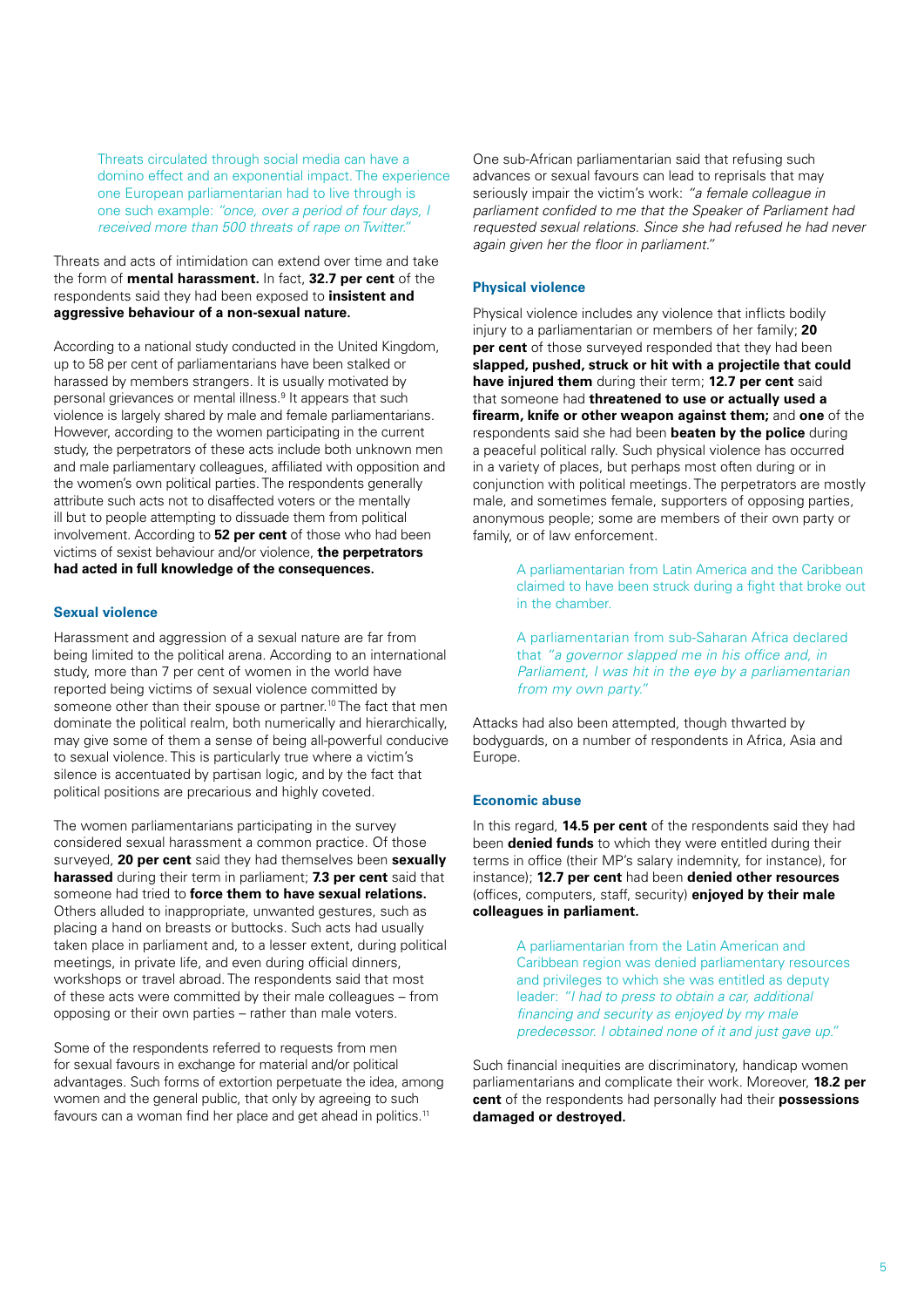## **Where and who?**

Violence against women parliamentarians is perpetrated in traditional political venues, including parliamentary offices, constituency offices, political meetings, and the newer arenas created by social media. Of course, a spouse or other family member can also be violent towards them in their private lives, as is the case for all women.

The perpetrators of such acts of violence are not confined to a circle of political adversaries, as is common in cases of political violence, or to the usual contingent of aggressive, dissatisfied or mentally disturbed citizens. Women parliamentarians can be harassed or attacked by male colleagues in their own parties. They can also be targets of violent behaviour by community officials, religious leaders and members of their own families.

#### **Social media: A new arena for violence against women, including women in politics**

This study shows that social media have become the number one place in which psychological violence – particularly in the form of sexist and misogynistic remarks, humiliating images, mobbing, intimidation and threats – is perpetrated against women parliamentarians.

The extent of online harassment was recently confirmed by a study conducted in the United States, Australia and the United Kingdom showing, to take a notable example, that Hillary Clinton has received twice as many tweets containing insults and offensive comments as Bernie Sanders during their campaigns for the Democratic Party nomination. The same was true of Julia Gillard in comparison to Kevin Rudd between January 2010 and January 2014.<sup>12</sup> This phenomenon is part of a rise in cyber-violence against women generally: worldwide, three quarters of female Internet users "have been exposed to some form of cyberviolence" .<sup>13</sup>

### **Why? Risk factors**

In terms of the reasons or causes behind violence against the women parliamentarians surveyed, **61.5 per cent** of those who had been subjected to sexist behaviour and/or violence **believed those acts had been intended primarily to dissuade them and their female colleagues** from continuing in politics. **Political rivalry** was mentioned by only **41.7 per cent.** 

**According to 60.5 per cent** of those surveyed, such acts are **strongly motivated by the clear-cut positions the women had taken on particular issues.** When doing so on controversial subjects, such as defending women's rights and human rights in general, they said their activism had made them particular targets of sexist behaviour and acts of violence.

> "Young and feminist women parliamentarians are particularly ignored or are the targets of symbolic attacks designed to destroy them", said an Asian parliamentarian.

> "During a debate on a law on equality in my country, women parliamentarians in the opposition were constantly insulted as women, called prostitutes, dogs, ugly hags, shameful women, crows, etc.", another Asian parliamentarian recalled.

A woman parliamentarian's personal experience, and the context in which she develops, can influence the forms, intensity and impact of the violence to which she may be exposed. The study identifies a number of factors that can make certain women parliamentarians more vulnerable to genderbased violent behaviours acts. Such personal and contextual factors can create additional layers of discrimination, making life extremely difficult for those affected.

#### **Aggravating factors**

#### • **Belonging to the opposition**

The analysis shows that belonging to the political opposition is the leading factor in increasing the exposure of women parliamentarians to all of the types of behaviour and acts of sexist violence covered in this survey.

#### • **Being young**

A woman's age can also be an aggravating factor. Analysis of the findings by age group shows that women parliamentarians under 40 are targeted by more sexist remarks, intimidation, threats and degrading treatment on social media. Conversely, several of their elder female colleagues had the impression of being protected or respected because of their age and experience in politics: "no male colleague would dare to be sexist towards a female member when I am around," said a European parliamentarian in her 60s.

#### • **Belonging to a minority group**

Membership of a minority group in their country exposes women parliamentarians to more sexist remarks and violence, often compounded by racism. The study has shed light on some troubling testimony from women politicians of foreign origin, especially in Europe, who have been particularly targeted by members of far right parties.

Such behaviour can range from insidious or condescending sexist comments, such as "she was appointed because she is a young woman belonging to an ethnic minority" (North America), to threats, such as "she needs to be raped so that she knows what foreigners do" (Europe).

A European parliamentarian of African origin recounted how a billboard in her country, paid for by far right groups, demanded that she be "whitened with bleach and burned alive".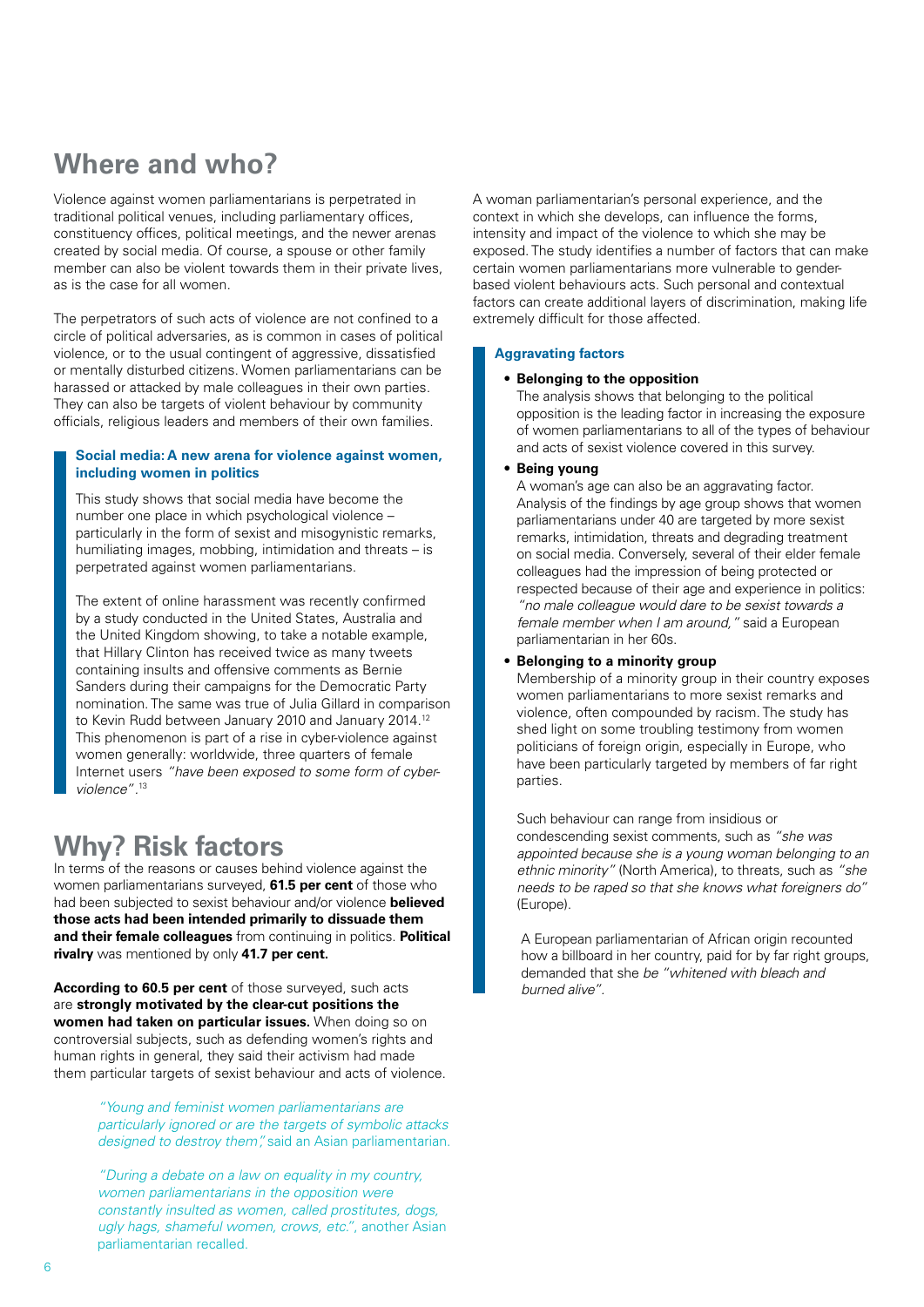The national context – political, economic, social, cultural and religious – plays a role in determining the forms, intensity and impact of the violence to which women parliamentarians may be exposed. Given the present's study's limitations, it is not possible to evaluate whether a clear link exists between respect for women's rights in general in a given country and the sexism, harassment and violence perpetrated against the country's women parliamentarians. It can nonetheless be observed, based on the sample of respondents, that women parliamentarians who are active in advancing women's rights and operate in a national context of general insecurity or in countries where there is a clear reticence to respect women's rights and are often exposed to all forms of violence. The recourse available to them to have this violence recognized and stopped, and to seek redress for it, is in most cases quite limited.

### **Consequences and impact**

The study does not attempt to evaluate the possible impact of sexist behaviour and/or violence on the rate at which women parliamentarians are elected and returned to office. Among the victims surveyed, on the other hand, **66.7 per cent said they had been distressed** by what had happened to them, and **46.7 per cent had feared for their security and that of their friends and**  family. Such violence can in certain cases be persistent and recurrent throughout a parliamentary term, carrying a cumulative emotional and physical cost over time. This can cause women parliamentarians to reconsider the choice of running for another term. The testimony obtained from deputies speaks volumes on that point:

"It creates a lot of stress and affects your mental stability. I hesitate to run again if my personal life cannot be protected. I'm also afraid that attacks against me as a woman could destroy my image. But there is resilience," said an Asian parliamentarian.

"I have had to explain the situation to my family. My son and husband accompany me during my travels. I don't know if I will be a candidate in the next elections, because I need to think about not causing too much harm to my family," said another Asian parliamentarian.

#### In addition, **38.7 per cent** of the respondents having been subjected to acts of violence said the incidents had **undermined their ability to fulfill their mandates and freely express their opinions.**

Many said that they had restricted their travel and movements – "I decided to go home early, before 7 p.m. (African parliamentarian) – or moved only when accompanied, either always or in the case of political meetings that threaten to get out of control. Several said they tended to be more prudent, including when they speak in public, and had strengthened their security at home and work. Others had decided to block or filter e-mails, phone calls and social media accounts using a protection programme, asking staff to monitor Facebook or Twitter for them, or simply to dispense with social media altogether, depriving themselves of a forum in which to disseminate and debate their ideas.

More than half of those subjected to violence **(51.7%) had reported the incidents to the parliamentary security service and/or the police.** They referred to physical attacks or incidents affecting their property and also threats and hateful and defamatory remarks, particularly on social media. The respondents who had called on the police, however, had not all received unstinting support. In fact, some of those interviewed said the police had not followed up on their complaint, had refused to provide security, or had done nothing to investigate, find those responsible and prosecute them.

Violence and the insecurity it creates clearly complicate the jobs of women parliamentarians, impeding the work they are elected to do. By extension, violence also robs voters of the fruit of their representatives' work. In both cases it is democracy itself that suffers and pays the price.

And yet, **80 per cent** of respondents who had encountered behaviour and acts of sexist violence said their determination to fulfill their parliamentary mission was only strengthened and that such behaviour and acts would not prevent them from running for another term. The strong determination displayed by the survey participants should be placed in perspective, however: other national and regional studies have demonstrated the negative impact of violence, pushing women to abandon their political positions or decide against running in future elections.<sup>14</sup> The impact of such violence, moreover, goes far beyond the people directly affected, discouraging women in general from participating in politics.<sup>15</sup> When women decide that the risk to themselves and their families is too great, their participation in politics suffers, as do the representative character of government and the democratic process as a whole.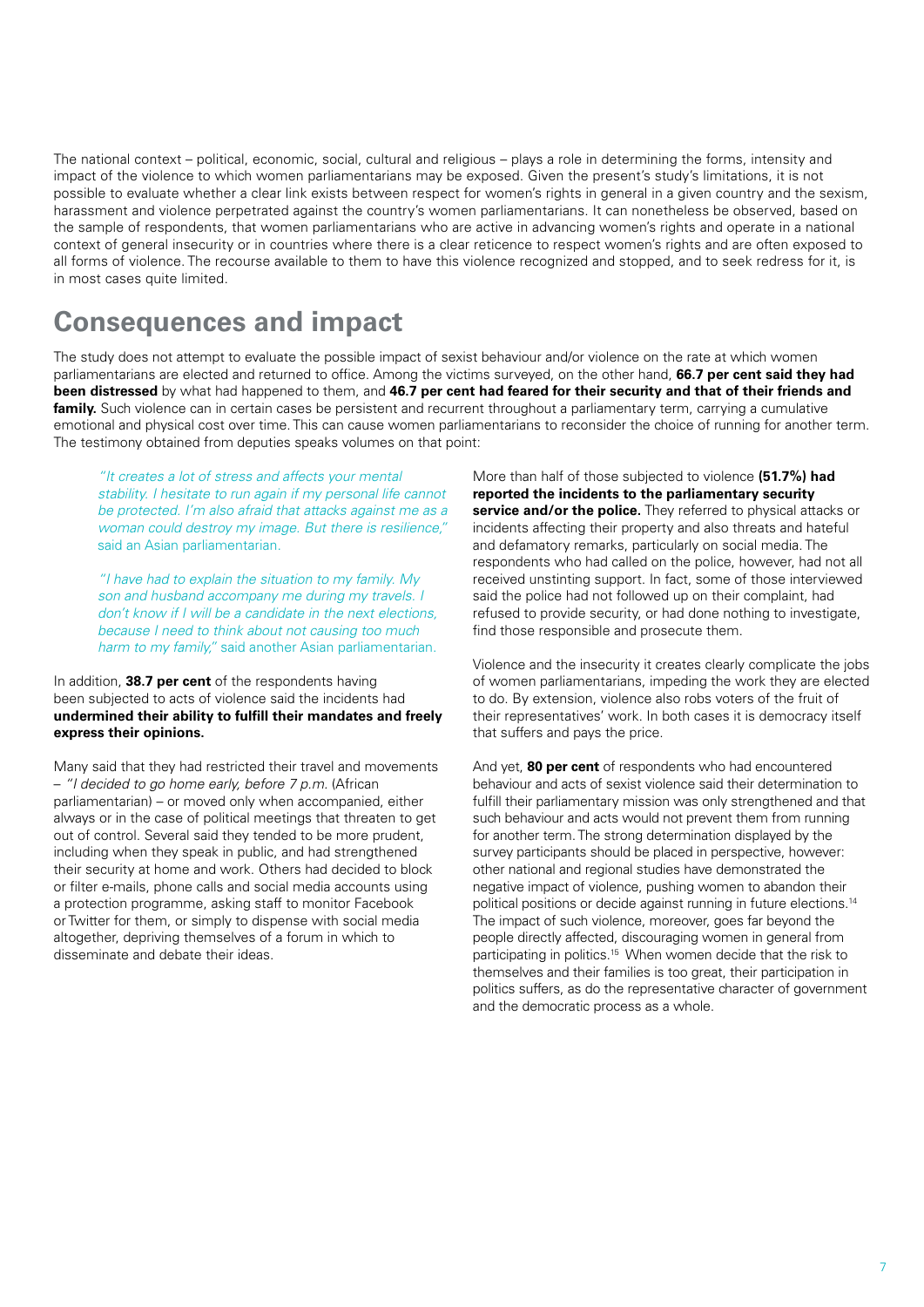### **Responses and solutions**

#### **Recognizing the problem, talking about it and making it visible**

#### **"No. That is not part of the political culture!"**

"You have to get used to it, it's the political culture," a sub-Saharan African parliamentarian said during the study. There is a tenacious idea that one must "deal with it" and that it is up to women parliamentarians to adapt to a political environment that condones sexism and/or fails to recognize or give importance to sexual harassment.

Another sub-Saharan African parliamentarian summed it up as follows: "I have not even bothered to react to the sexist remarks made to me. It is the norm. If you react, everyone says 'So what? Big deal!'"

Some women parliamentarians may not want to show signs of weakness or appear as victims. Others may be afraid to complain about harassers who are powerful figures within their parties.

"We need to admit that it is a problem. Then, there are many ways to solve it." This observation by a sub-Saharan African parliamentarian reminds us that it is essential to recognize that sexist behaviour and gender-based violence have no place in politics.

Recognizing the existence of the problem, naming it and breaking the silence about it opens the way for effective solutions. Such recognition by the State, and by parliaments, political parties, parliamentarians and citizens, is fundamental. Parliaments and politicians, male and female, must say loud and clear that such behaviour has no place in the political culture and will not be tolerated in parliament. Female and male politicians also have a particular responsibility to denounce such behaviour and reject sexist violence in other contexts.

#### **Having strong and strictly enforced laws on gender equality and violence against women**

It is essential to have strong and strictly enforced laws on gender equality and violence against women. The first step is to create a conducive environment and the mechanisms necessary for women, including women parliamentarians, to report and lodge complaints against all forms of discrimination and gender-based violence – affecting themselves or others known to them. This legislative framework can be the same for all women, or it can feature specific provisions for women in politics. Very few countries to date have enacted legislation specifically on violence against women in the political arena. It is also necessary for laws to be complete and cover new forms of violence, particularly online threats and other forms of cyberviolence.

#### **Specific law against harassment and political violence against women**

In 2012, Bolivia adopted a law on harassment and political violence against women, providing for sanctions against any physical, psychological or sexual aggression or any form of pressure, persecution, harassment or threat towards a woman elected to or holding public office.<sup>16</sup> Mexico followed this example by amending its law on violence against women and its electoral legislation to incorporate a definition of acts of political violence against women.<sup>17</sup> In May 2016, the Bolivian law was bolstered by a decision of the Ministry of Justice to prohibit people with backgrounds of violence against women from running for political office.<sup>18</sup> It will be necessary to follow closely the application of these initiatives and their impact on the prevailing levels of impunity and on the conditions conducive to women's participation in political processes at all levels.

Clearly, national laws can be effective only if they are properly enforced, made known to women and effectively invoked by them to protect their rights.

#### **Countering online threats and other forms of cyberviolence**

Some of the women parliamentarians interviewed wondered how seriously they should take such threats or whether just to ignore them. However, their harassers on the web are real people, and some of their behaviour is criminal. One European parliamentarian was forthcoming on this point:

"Complaints must be filed against all abuses as soon as they appear to be criminal in nature, such as threats of death or rape. In two cases my complaints led to criminal convictions. After I reported several death threats that I had received, the police took security measures."

In England, in 2014, a man was condemned to 18 weeks of prison for bombarding a female parliamentarian on Twitter with messages characterized by the justice system as "indecent, obscene and threatening.<sup>19</sup>

Reporting and calling public attention to online threats and insults through traditional and social media was said by some of the respondents to produce good results. Others considered such strategies delicate and potentially counterproductive.

#### **Strengthening internal mechanisms in parliament**

"Five years ago, a male parliamentarian was accused of harassing several female colleagues. The matter was frankly debated in parliament, which spread awareness about the problem and changed mentalities. After that, the sexist jokes and unacceptable behaviour stopped"," one European parliamentarian recalled.

It is essential to recognize that the problem exists or can exist in parliament as in any place of work. Respondents stressed the need for rigorous and properly applied internal policies and mechanisms to keep parliaments free of sexism, sexual harassment and gender-based violence.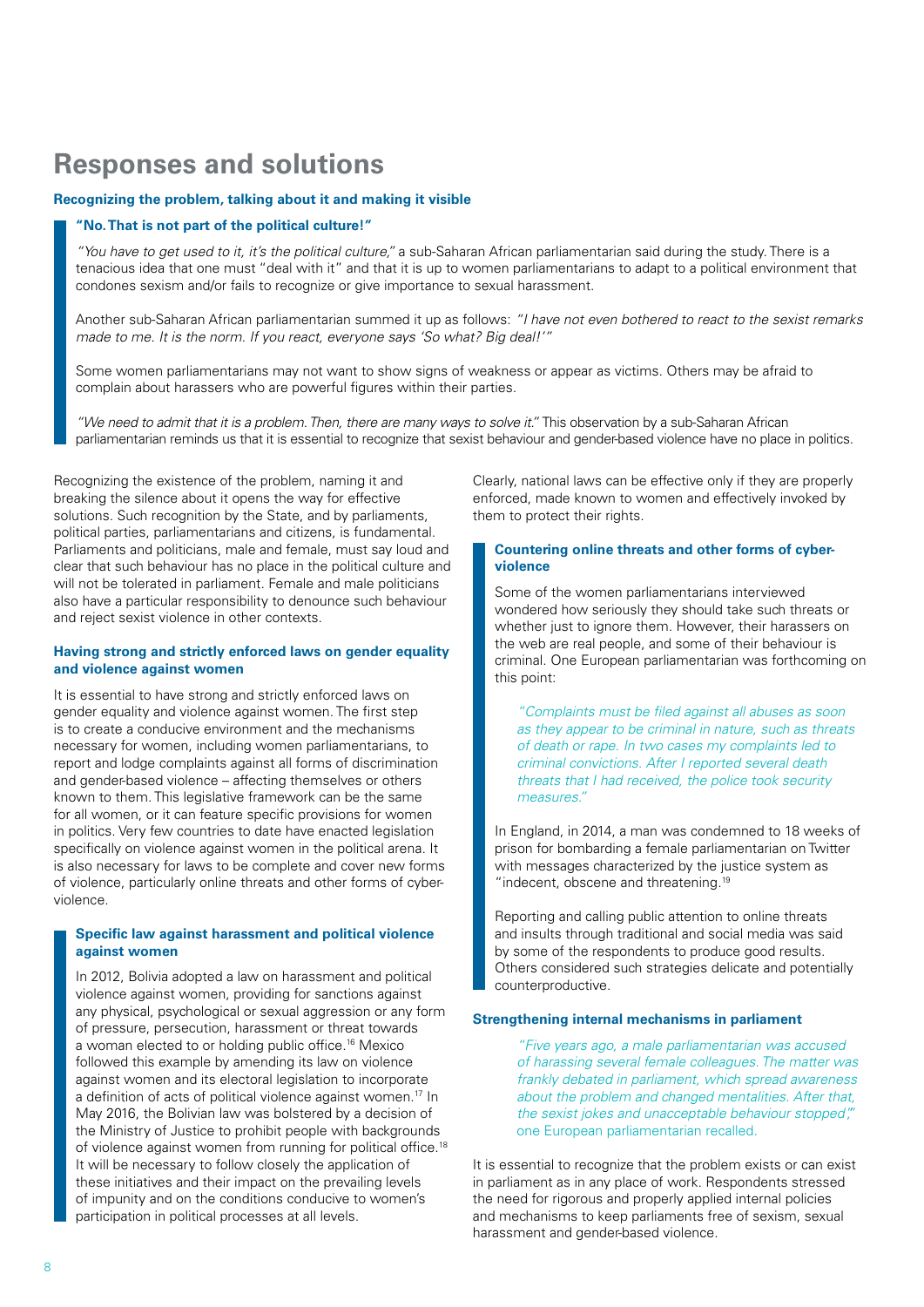#### **Standing orders and codes of conduct**

Only **35.8 per cent** of the parliaments participating in the study said their institutions' regulations or codes of conduct contained provisions governing unacceptable member behaviour or acts of intimidation to which women parliamentarians might be subjected. Only four of those parliaments – those of South Africa, Canada, Costa Rica and Thailand – have provisions that explicitly protect members against sexist remarks, sexual harassment and threats of violence from other members. In other parliaments the standing orders and codes are intended to maintain order and a certain decorum, prohibiting insulting and vulgar comments and unacceptable behaviour – but without particular distinction between men and women. The application of these provisions and their interpretation from the perspective of gender equality thus depends generally on the political will of the person presiding over the plenary or committee chamber: "it is fundamental for parliamentary authorities to neither accept nor to tolerate disparaging remarks or sexist jokes about women", one Asian parliamentarian stressed.

However, that is not always the case. One of the parliamentarians surveyed told how she had demanded a point of order from the Speaker after a colleague had insulted her in a sexist way. The Speaker rejected her motion, saying: "I cannot control what another member thinks of you."

#### **Sexual harassment policy and complaint settlement procedures**

Only **21.2 per cent** of the parliaments participating in the study said they had a policy on sexual harassment against members of parliament; **28.3 per cent** said they had a procedure for settling complaints. For parliamentary staff, **48.1 per cent** of these same parliaments said they had a sexual harassment policy in place, and **52.8 per cent** said they had a procedure for settling complaints about such harassment.

Most of the parliaments said that the penal code, labour code or other national laws on sexual harassment and violence applied to parliamentarians as to any other citizens.

Sometimes it is only when a harassment case involving parliamentarians comes to light that one can perceive the procedural flaws that dissuade women parliamentarians from lodging complaints. It was after such experiences that the Legislative Assembly of Costa Rica and the Canadian House of Commons, to take two examples, adopted sexual harassment policies and complaint procedures for their members. Other parliaments said they delegated the function of dealing with sexual harassment complaints to internal organs (the Joint Committee on Ethics and Members' Interests in South Africa and a special commission in Thailand, for instance).

A parliamentarian from North Africa spoke about an internal committee with responsibility for receiving complaints. A parliamentarian from sub-Saharan Africa said her political party had a disciplinary committee for sexual harassment, which was perceived as a serious offence, punishable by dismissal. Others said political party whips should be the ones to apply sanctions for improper behaviour.

While it is not incumbent on parliaments or political parties to assume the role of tribunals, judging acts of a criminal nature, it is their duty to ensure that women politicians can work in security and, where necessary, lodge complaints without fear of unwelcome sexual conduct detrimental to the work environment. Anything that discourages and silences complaints encourages the persistence of such behaviour with impunity.

#### **Parliamentary codes of conduct with respect to sexual harassment: the examples of Costa Rica and Canada**

The aim of the initiatives in these two countries is to have a complaint mechanism that is independent of the political process. In Costa Rica, "the commission responsible for investigating cases is composed of the parliament's director of human resources, a health professional and an attorney, as well as their alternates. This commission can ask the Mediator of the Republic to make available a specialist in this area for support at the start of proceedings. Parliamentarians, in parallel with this procedure, need to file a complaint with the court."

In Canada, the procedure is confidential. Complaints or requests for mediation are addressed first to the human resources director for the House of Commons. The director can hire an external investigator to determine whether sexual harassment has occurred. In addition, all House Members must now sign a document undertaking to keep the work environment free of sexual harassment and to respect the code of conduct in that regard. Training sessions on the sexual harassment policy are also organized for MPs and employees.<sup>20</sup>

#### **Maintaining security in parliament**

Parliaments are responsible for creating a safe and protective environment for all their members and staff, men and women. The role of parliamentary security services, their ability to collaborate with the police and the serious manner in which they can counsel and support women parliamentarians who have been threatened or attacked is essential. Members of these services must be trained in and sensitized to how to respond to gender-based violence. They may decide to conduct a security audit of parliamentary premises and constituency offices to evaluate whether additional measures are necessary to ensure the security of parliamentarians and their staff, particularly women – especially when they are required to work late into the night or to deal with very aggressive people.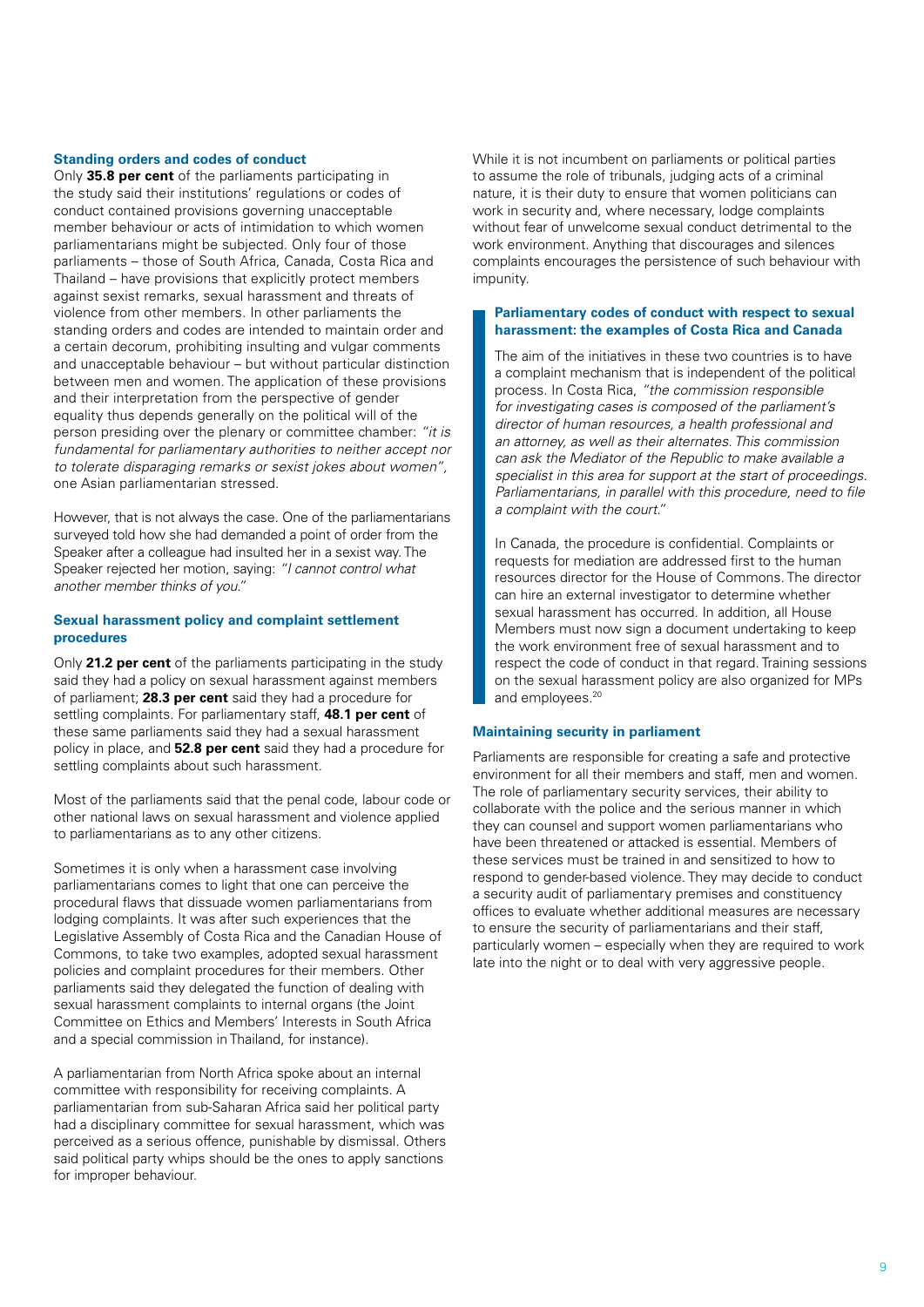#### **Referral to the IPU Committee on the Human Rights of Parliamentarians**

In 1976, the IPU established a Committee on the Human Rights of Parliamentarians, responsible for examining the cases of parliamentarians whose fundamental rights are violated or the exercise of whose functions is hindered by arbitrary measures while in office. Such cases may include violations of parliamentary immunity or of freedom of opinion and expression, and attacks, threats, other acts of intimidation, torture and assassination.

In 2015 the Committee examined the cases of 320 parliamentarians in 43 countries, including 37 women parliamentarians.<sup>21</sup> This latter figure, however, may simply be the tip of the iceberg. As this study shows, some rights violations are specific to women parliamentarians: these should be brought more systematically before the IPU Committee on the Human Rights of Parliamentarians, to help prevent and eliminate sexism and violence against women in parliaments.

#### **Changing the political culture**

The increase in the number of women in parliament, and solidarity among them, are helping to change mentalities and the political culture. Having more women active in parliament can have the effect of changing the work atmosphere and gradually modifying the behaviour and mentality of male colleagues, enabling women to fulfill their mandates and serve their constituents freely and safely. To quote the words of an Asian parliamentarian: "when so many women came into Parliament in 2006 it was not unusual to hear comments such as "you are all prostitutes". Today the situation is better. Women have opened the way for other women."

#### **Role of solidarity among women parliamentarians**

According to the survey data, **71.4 per cent** of the respondents said they had turned first to their female colleagues, their spouse and/or family to talk about inappropriate behaviour or acts to which they had been subjected, seeking aid and counsel.

In recent years, there have been some public examples of this solidarity among women parliamentarians, making it possible to shine a light on such violence and put a stop to sexism in politics. Women parliamentarians from one European country sent a letter to the media in solidarity with colleagues, including the Speaker, who had been attacked, insulted and threatened on social media.<sup>22</sup>

Women from another European country testified jointly and publicly in the media about attacks and acts of sexual harassment committed by a high-ranking colleague in their political party. By raising their voices, they had broken through the code of silence and convinced justice officials to investigate their allegations.<sup>23</sup>

The study also showed that networks of women parliamentarians can be good places to confide with colleagues and find solutions. One Clerk of Parliament said that the fact of being a woman encouraged other women parliamentarians to seek help from leadership in stopping inappropriate behaviour that would otherwise prevent them from doing their work in full security.

The fact remains that the problem is and should be the business of everyone, men and women. The solidarity expressed by male parliamentarians won over to the cause of equality is decisive. Men are an essential component of the solutions to be implemented; they need to be actively involved in the debate and commit themselves fully to the elimination of sexism and discrimination in politics. They need to take a stand and assume their responsibilities alongside women.

> For that to happen, "men need to be educated about equality between men and women, including the benefits to be gained from women's presence in parliament", one sub-Saharan African parliamentarian stressed.

The establishment of partnerships with civil society organizations and the media is another possible way to denounce unacceptable behaviour and encourage public debate on ways to make politics more inclusive.

Education as a means of changing mentalities and cultures, combat discrimination and establish a culture of equality and tolerance, was advocated by several respondents. Teaching boys and girls from the earliest age about human rights and gender equality will help to establish relations of non-violent and respect between the sexes in all sectors.

> "Men and women need to be educated from earliest childhood about mutual respect and respect for differences and the ideas of others," (Parliamentarian from an Arab country).

"Public awareness needs to be heightened about the laws and policies in effect; women must learn to file complaints and the police and relevant personnel need to be trained not to minimize acts of violence against women." (European Parliamentarian)

Lastly, several participants in the study think that more action needs to be taken vis-à-vis the media, particularly by training journalists in the non-sexist treatment of women parliamentarians and politicians.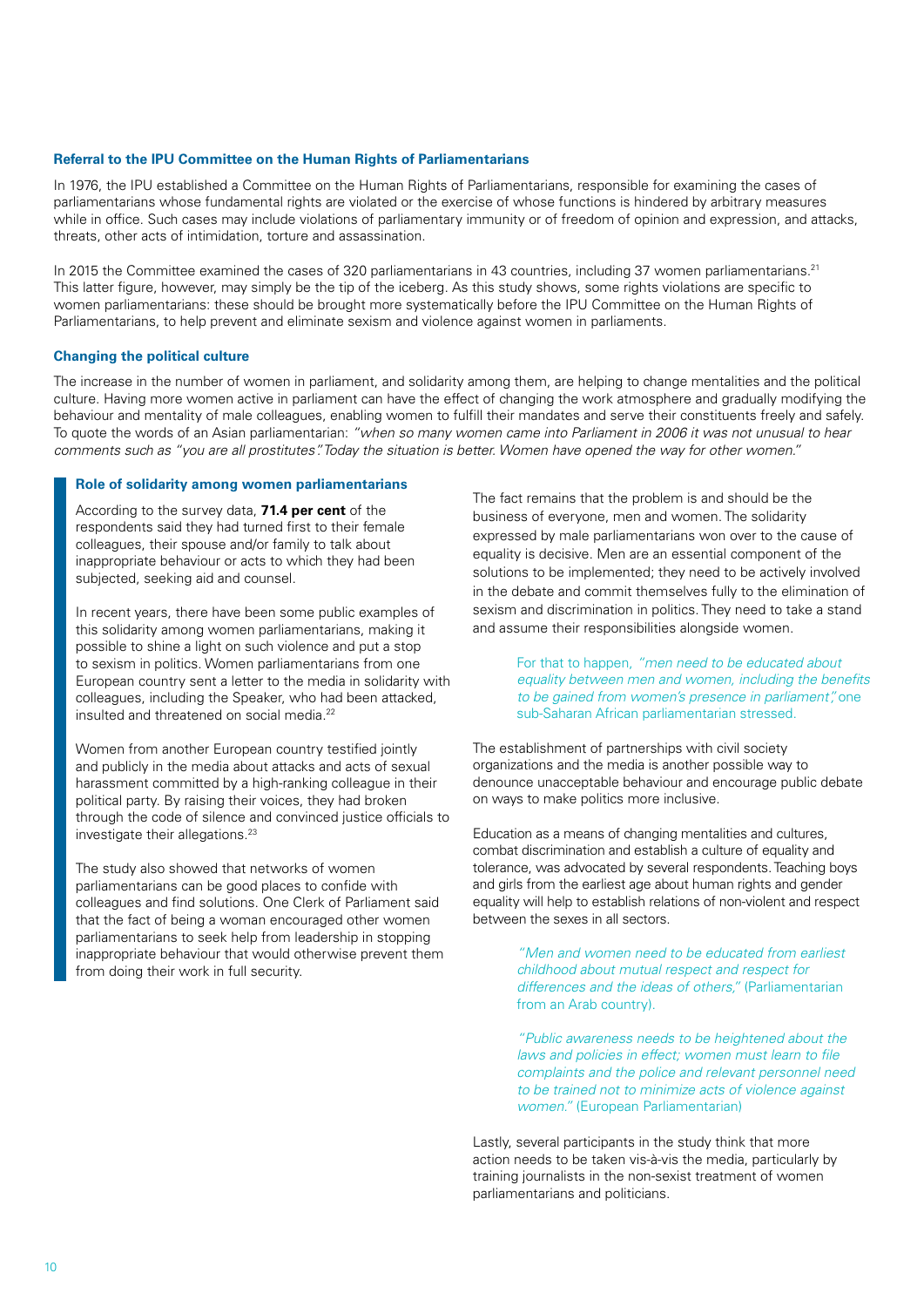# **Conclusions**

The study has revealed a troubling prevalence of gender-based violence against women parliamentarians throughout the world. This includes not only psychological violence, deplorable wherever it occurs, but also other forms of violence – sexual, physical and economic. Even allowing for the complexity of the experiences recounted by the women surveyed, and the contexts in which they occurred – particularly given the survey's international character – these findings suggest that such behaviour against women parliamentarians exists, to varying degrees, in every country, affecting a significant number of elected officials. Such violence impedes the ability of women parliamentarians to do their work freely and securely and has a dissuading effect on women's political engagement in general.

The study also shows, however, that once the phenomenon is visible and recognized, solutions either exist or can be found or invented. Such behaviour must no longer be viewed as just the price to be paid for political involvement. It is the duty of political actors, men and women, and of parliaments as institutions to set the right examples. They need to put some order in their own houses if they do not wish to help legitimize discrimination and violence against women in all other spheres of life, public as well as private. The effectiveness of parliaments, progress toward gender equality and the vitality of democracy itself all depend on it.